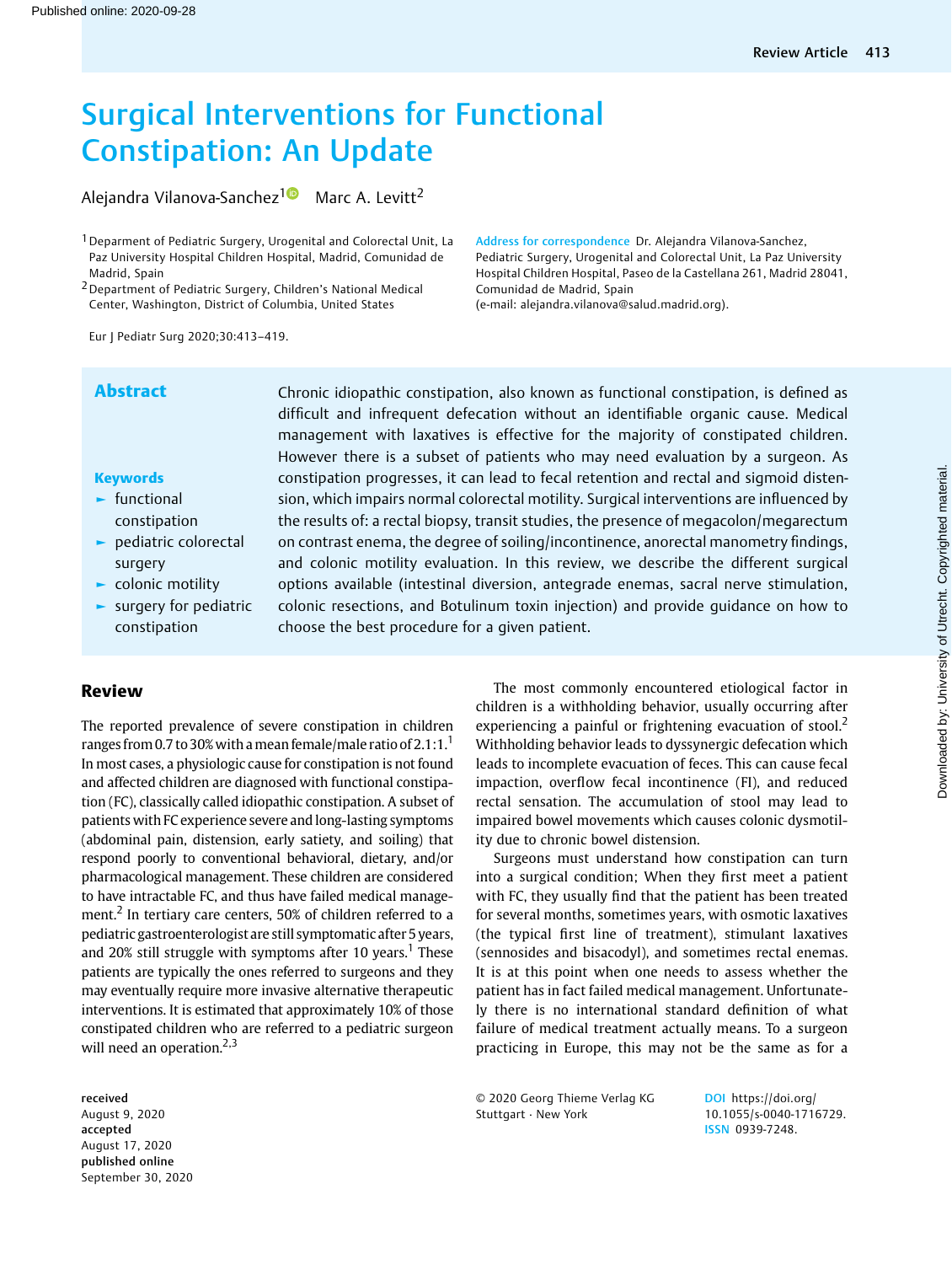surgeon or a gastrointestinal (GI) physician practicing in the United States.

The choice of what type of surgery and when to perform it should be based on a comprehensive evaluation of the anorectal and colorectal anatomy and physiology, although this evaluation may differ among centers. This means that patients may be referred at different stages of the disease, depending on their setting, and thus the response and postoperative outcomes may be different when deciding on surgical interventions. These aspects of care require that the international community with special interest in these pathologies standardize to unify the interpretation of the published data. $3$  Another consideration is that in many countries (mostly European), surgeons, before proposing a surgical intervention offer a transanal irrigation system, and only if it fails propose a surgical intervention. In other countries this system is not available thus more appendicostomies are performed.

In 2015, Siminas and Losty published a very well-designed systematic review on surgical management for constipation in children. They analyzed the different surgical techniques available and included 45 papers (only 2 were randomized controlled trials and 43 [96%] were case series). The authors concluded that surgical management and outcomes for pediatric FC were based on low-quality evidence and no single operation was considered as the "best practice."<sup>4</sup>

It is very important to remember that every patient who has failed medical management and may be a candidate for surgical treatment needs the following ( $\blacktriangleright$ Fig. 1):

- Contrast enema to evaluate the morphology of the colon (dilated segments, redundancy, strictures, and/or transition zone).
- Evaluation of the anal sphincters with anorectal manometry (AMAN) to assess for the following:
	- Absence of a rectoanal inhibitory reflex: if the internal sphincter tightensinstead of relaxes in response to rectal distension, the rectoanalinhibitory reflex is absent. It is a very reliable test for Hirschsprung's disease that must prompt a rectal biopsy. If the rectal biopsy shows normal ganglion cells, then the diagnosis would be anal sphincter achalasia and the treatment should be botulinum toxin injection of the anal canal. If the rectal biopsy shows no ganglion cells and hypertrophic nerves, the diagnosis would be Hirschsprung's disease.

Anismus/pelvic dyssynergia: when the external sphincters or pelvic floor muscles are too tight and fail to relax, the patient will need pelvic floor therapy



Fig. 1 Medical and surgical treatment algorithm in children with failure of medical management in functional constipation.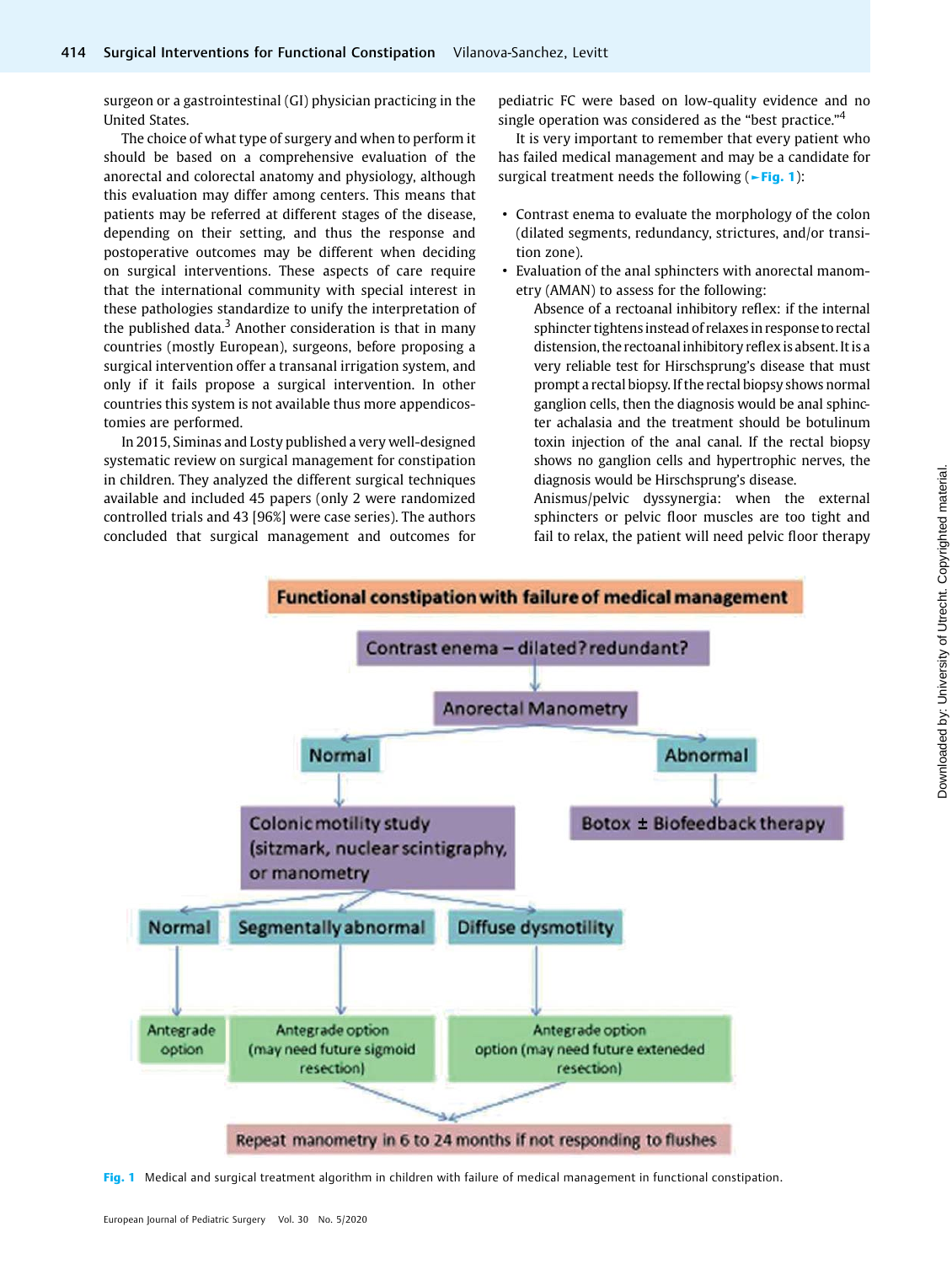with biofeedback and/or botulinum toxin injection of the anal canal depending on the pressure of the sphincters.

- Colonic motility studies, such as sitz markers, nuclear scintigraphy, or colonic manometry (CMAN), are all modalities available to evaluate the motility of the colon, and one of these can be chosen based on what is available at a particular institution. The surgeon specifically needs to know if the motility is one of the following situations:
	- Normal.
	- Segmentally abnormal (usually the sigmoid is the problem area).
	- Diffusely abnormal.

In this review, we will summarize the surgical alternatives available, focusing on a recent published data and the authors' experience with these patients (►Fig. 2).

## Ileostomy

An ileostomy is rarely needed but could be appropriate for a patient with diffuse colonic dysmotility and failure to thrive. After a time, with the colon diverted, colonic motility may improve and the ileostomy closed, with or without a colonic resection and/or an option for antegrade flushes. $3$  Stoma formation specifically in children with constipation is associated with complications in 10 to 25% and a reoperation is needed in up to 30%. The most common complications include stomal prolapse (19%), diversion colitis (6%), skin excoriation (6%), and small bowel obstruction (6%). Given the high morbidity of a stoma, temporary diversion can be only considered as an alternative to antegrade continence enemas  $(ACE)$  in select patients.<sup>4</sup>

# Antegrade Options: Appendicostomy and Cecostomy

By providing an antegrade route for enema delivery, patients can self-administer enema flushes without using the rectal route. The rectal route is sometimes not well accepted or patients just want to be more independent when doing their bowel management routine.<sup>5</sup>

Appendicostomy and cecostomy are each associated with a unique complication profile, and no precise strategy exists to determine which procedure best suits each individual patient.<sup>5</sup> While appendicostomies are made with the purpose of not having to have an indwelling catheter with better cosmetic results, a cecostomy is made to have an indwelling catheter to avoid leakage, as no continence valve is made.

In the past 10 years, the indication for performing these procedures has been increasing due to, in part, the creation of devoted centers of colorectal diseases, with collaboration between colorectal, surgery, and motility specialists, leading to an improvement in surgical outcomes and decrease in complications.<sup>6</sup> In 2018, Li et al published a meta-analysis comparing both antegrade enema options, appendicostomy, and cecostomy, in more than 150 patients. The most frequent indication was "failure of medical management" without providing what type of laxative treatment was taken, the dose or length of treatment prior to determing that the patient had "failed medical treatment." No mention of whether a megarectosigmoid was present on contrast enema



Fig. 2 Surgical alternatives, focusing on recent published data and the authors' experience with patients. AMAN, anorectal manometry; CMAN, colonic manometry; FTT, failure to thrive; SNS, sacral nerve stimulation.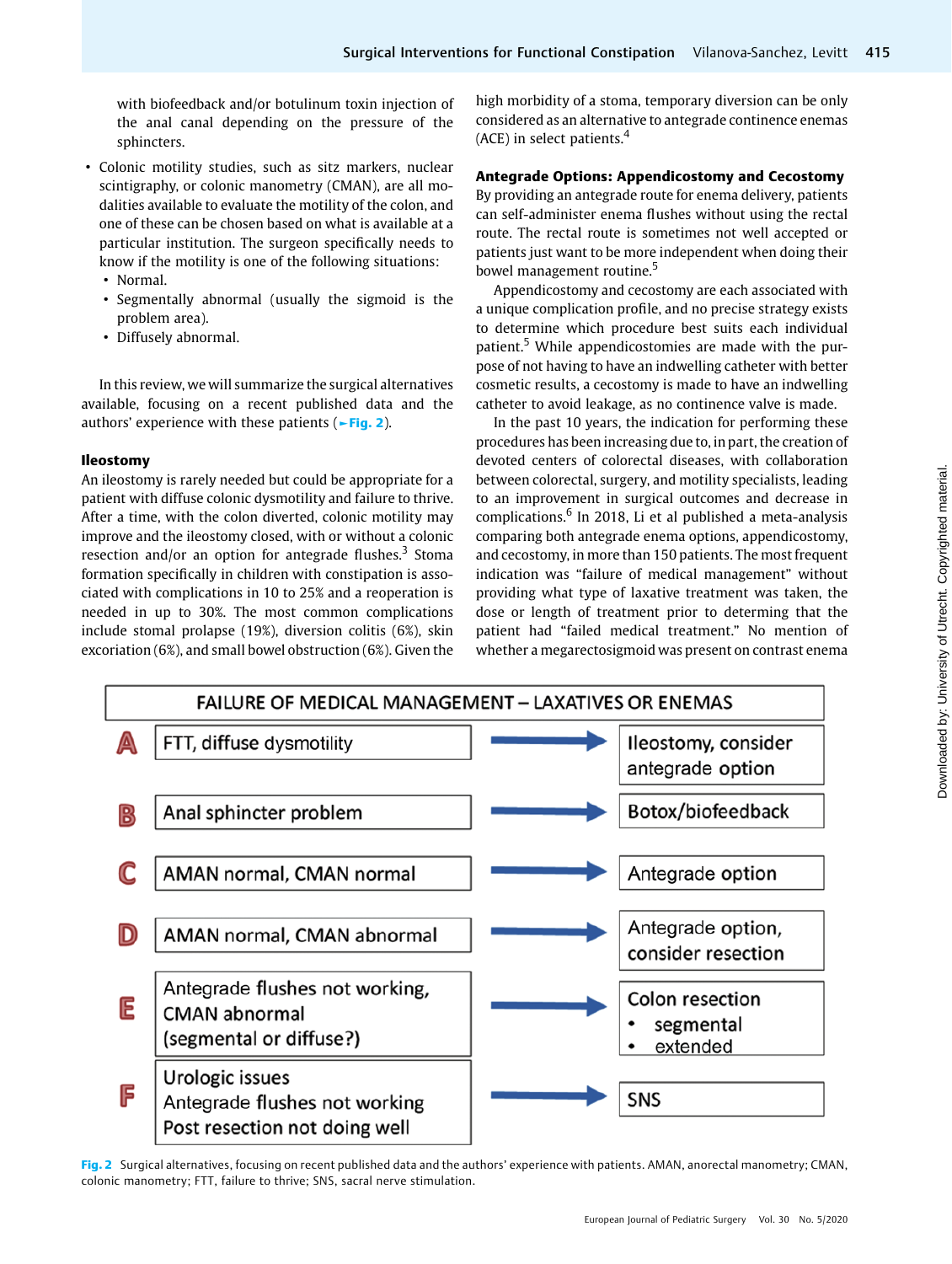or the results of motility studies were given in the vast majority of these studies. Although the quality of the data was low, one can observe a similar rate of "achieving continence"; 80% for Malone appendicostomy and 70% for cecostomies. The studies found more complications and further surgical revision (especially for stenosis) for those patients undergoing a Malone's appendicostomy (30. vs  $12\%$ ).<sup>7</sup> Other recent papers reporting outcomes with ACEs describe similar rates of success in terms of decrease of soiling, admission for disimpaction, and good parent and patient satisfaction. $8-12$ 

It is interesting that some of the papers mention that a subset of patients stopped using their ACE because of restoration of normal bowel movements after a period of time flushing the colon.<sup>10,13</sup> This finding makes us think that chronic constipation can get better once withholding behavior or pelvic floor dyssynergia (they can train their pelvic floor when doing a flush to evacuate it) is improved, or that the underlying motility disorder can change over time when the colon is flushed daily. Some data exist that might support this theory. Dolejs et al report success when follow-up was longer than 2 years with 43% of patients stopping to use their ACE. It has also been shown that dysmotility is potentially reversible and that motility, as measured by CMAN, can improve after decompression of the colon (by an ileostomy) or after successful antegrade irrigations. This suggests that colonic dysmotility may not only contribute to the etiology of FC but may also be a consequence of long-standing FC, possibly because of fecal stasis leading to suboptimal colonic motor function.<sup>10,13-18</sup>

#### Sacral Nerve Stimulation

Sacral nerve stimulation (SNS) involves low-amplitude electrical stimulation of the sacral nerves. This effect can be administered via transcutaneous stimulation of the posterior tibial nerve, transabdominal stimulation, or via an electrode placed through the sacral foramen. SNS has been shown to be effective in treating both urinary and FI in adults.<sup>19</sup> However, the efficacy of SNS in the treatment of constipation in children remains unclear $20-24$ .

In the past 5 years, there have been three systematic reviews evaluating the role of SNS for constipation in children. They affirm that SNS could be a promising tool in the treatment of FI and constipation in children.<sup>25-27</sup> The results from both, invasive and noninvasive techniques, are encouraging in terms of improvement in constipation symptoms including defecation frequency and abdominal pain. They also seem to show an improved quality of life for both children and their families. $^{28}$  However, these studies found that the evidence was based only on small retrospective samples with a lot of heterogeneity between them with only two randomized controlled trials performed.<sup>29,30</sup> Also the outcomes were reported in many different ways such as, increased of number of bowel movement, decrease of abdominal pain, decrease of episodes of FI, improvement of colonic motility, or decrease of laxative dose.

For surgically implanted SNS, the complication rate is high, requiring device revision or removal in 20 to 40% of cases. In 2020, the first report comparing SNS and ACE in children with FC was published and suggested that SNS was more effective in those patients with FI rather than with only FC. ACE increased the number of bowel movements per week and decreased abdominal symptom, and SNS decrease episodes of FI after 2 years of treatment.<sup>31</sup>

It is important to consider how longer term follow-up will be able to provide more information regarding the compliance of the patient, proposed duration of therapy, and the sustainability of a benefit of the neuromodulation while it is in use, and after it is discontinued. It also seems important to highlight that the majority of the published papers on the use of SNS therapy have been published by a single center. In the future, evaluation of other centers' experience, will make it easier to have a better understanding of the results and the outcomes of SNS.<sup>28,31</sup>

#### Colonic Resection

In severe cases of intractable FC, more aggressive surgical treatment has traditionally been considered a treatment of last resort.<sup>4</sup> A recent study showed that GI physicians and pediatric surgeons world-wide have different surgical indications and procedures for children with intractable FC.<sup>32</sup> The literature provides information on several surgical procedures with segmental resection including proctocolectomy with reservoir and ileoanal anastomosis, Duhamel's operation, transanal Soave's and Swenson's operation, Soave–Georgeson laparoscopic surgery, and laparoscopic/open sigmoidectomy with and without ACE.<sup>33–36</sup> In the pediatric population, partial colon resection (open or laparoscopic) with colocolonic anastomosis is the most common intervention.<sup>4</sup> We prefer a laparoscopic low-anterior resection, with a transection of the upper rectum below the peritoneal reflection after a laparoscopic pelvic dissection and resection of the entire sigmoid, with anastomosis of the upper sigmoid to the upper rectum. Sometimes, the left colon needs to be removed as well, which requires taking down of the splenic flexure. The rectum is preserved that keeps intact the rectal reservoir and thus does not affect continence.<sup>36</sup> It has been our practice to add an antegrade option (Malone's appendicostomy) but often a Malone's appendicostomy or cecostomy is already in place at the time of the resection.

Based on the literature, the variations on technique do not follow any specific rule on dose of laxatives, length of the mega rectosigmoid, or manometry finding to perform the surgery. Even the same authors report different techniques for the same type of patients and report that their decisions on whether to do a colonic resection are based only on the contrast enema findings, without guidance by any motility testing.34,35

In the last few years, colonic resection based on motility findings on CMAN is increasing, as this manometric tool has been proposed as a good guide to predict surgical interventions.<sup>32</sup> However, could this dysmotile segment recover over time with mechanical emptying avoiding the resection? As mentioned earlier, it has been shown that dysmotility segments are potentially reversible and can improve after decompression of the colon (with an ileostomy/colostomy, e.g.) or after successful antegrade irrigation.<sup>13–18</sup> Another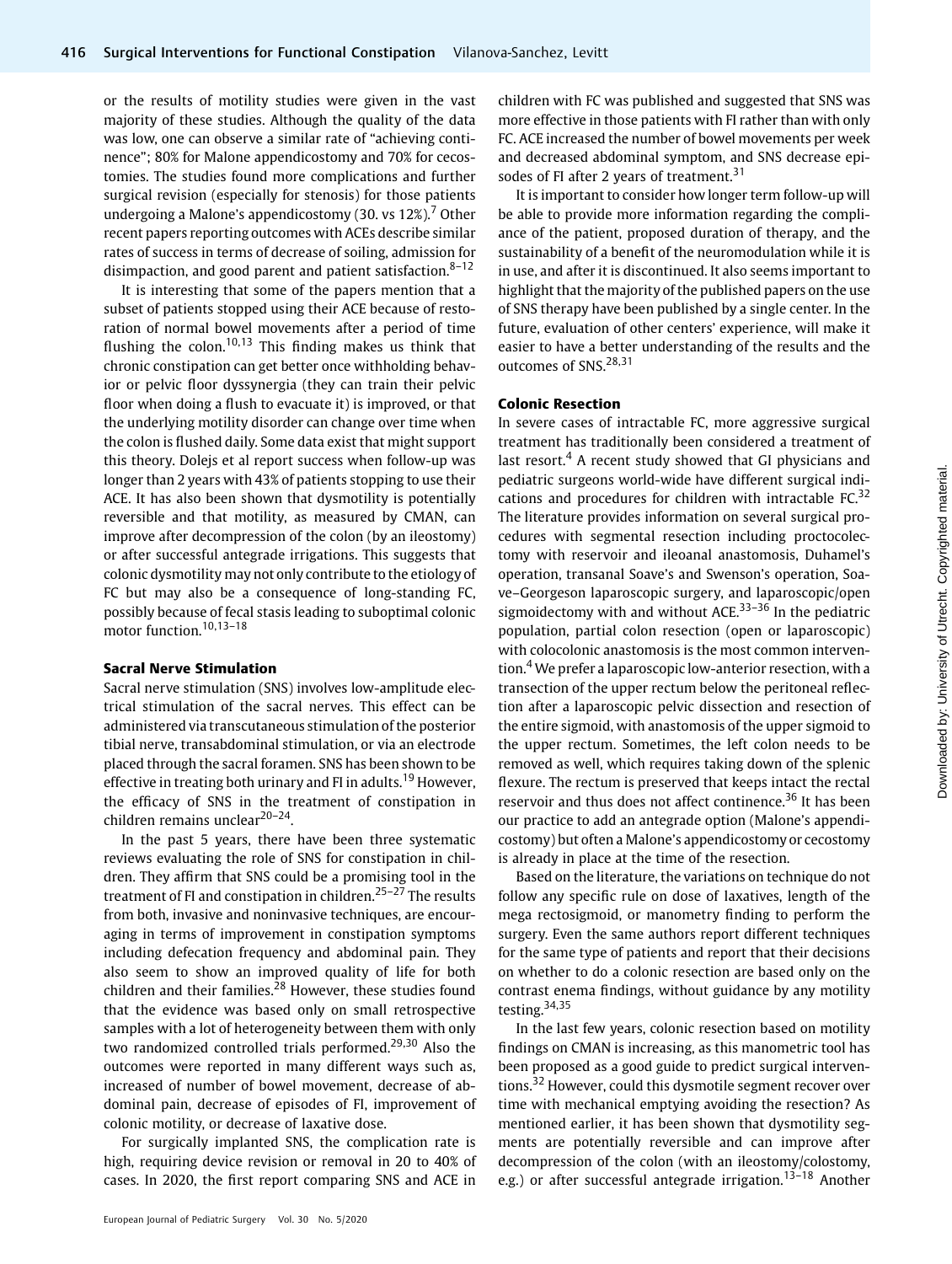factor which is under debate is whether antegrade access should accompany the resection, which may help with emptying in the short term before retrying the colon on a medical regimen.<sup>36</sup> There are still many reports describing major procedures to treat FC with "failure of medical management" in patients for whom an ACE was not tried first.<sup>34,35,37-39</sup> On the other hand, others propose always using an ACE procedure as a first step and these authors only perform more aggressive interventions in those with failure of management with ACE.<sup>33</sup> It is likely that with more uniform motility testing and use of antegrade flushes only, fewer colonic resections will be needed.

As noted above, a permanent intestinal diversion with ileostomy or colostomy is almost never needed. It can have a role in those patients with failure to thrive related to diffuse colonic dysmotility in whom motility does not improve after a temporary diversion with ileostomy.<sup>33</sup>

In general, morbidity is estimated in 15% of patients with a reoperation rate at approximately 10% in surgical procedures for FC.<sup>4,33</sup> Given the difficulties involved in decision making and the high impact of surgical interventions, there is a great need for consensus guidelines for surgical interventions in children with FC. First, there is no consensus on whether surgery which could include a colonic resection should be done only in patients who have been under a mechanical emptying bowel program for a certain time, and second, it is not known if only patients with a proven motility problem should be having an intestinal resection.<sup>32</sup>

## Injection of Botulinum Toxin into the Anal Sphincters

Pediatric surgeons have used botulinum toxin A injection to improve constipation and obstructive symptoms in patient with Hirschsprung's disease after surgery.<sup>40</sup> About one-third of patients with chronic constipation have abnormal anal sphincter dynamics on AMAN, such as abnormal sphincter thickness, frequency, and amplitude of internal anal sphincter contraction, $41,42$  possibly due to the constant stimulus of stool in the rectum.<sup>43</sup> Also internal anal sphincter achalasia (ISA) could be present, defined by an incomplete rectoanal inhibitory reflex (RAIR), upon rectal distention with normal rectal biopsy<sup>44</sup> and/or high resting pressure, and increased baseline pressures ( $>45$  mm Hg).<sup>45</sup>

Botulinum toxin A is a neurotoxic protein that acts as a muscle relaxant of the anal sphincter by binding of nerve terminals. This may lead to easier and more frequent passage of stool with less pain, particularly in patients with highresting pressure or lack of normal internal sphincter relaxation during defecation.<sup>46–48</sup> A recent study including 141 patients showed that improvements in passage of stools did not necessarily correlate with AMAN findings. This can explain why some patients with pelvic floor dyssynergia (affecting the external sphincter) also improve with botulinum toxin injection. This may be due to botulinum toxin leading to improved evacuation and diminished rectal distention, thereby allowing recovery of normal rectal sensation and motor function.<sup>49</sup>

Patients with normal and high pressures and those with and without the presence of an RAIR had improved symptoms. Two-thirds of the patients resolved their symptoms with only one injection and only one-third of the patients needed additional injections (range: 3–7).<sup>44</sup>

Basson et al also published a review on children who underwent botulinum toxin injection with good results in 72% of patients; however, the study did not specific whether validated tools were used to measure the outcomes.<sup>50</sup> More than one-third of patients had recurrence of symptoms and eventually 25% needed a surgical procedures (ACE or stoma).

Halleran et al focused on complications related to the botulinum toxin injection, based on his group's own experience and a systematic literature review. The authors did not find any significant complications after analyzing 18 papers which included 881 patients. Minor complications were described as urinary and FI which resolved within days and were related to regional spread to the surrounding tissues.<sup>51</sup>

Regarding the administration technique, ultrasound use has been described and allows for directed sphincter injection under visualization, but the degree to which this technique decreases complications or increases effectiveness of the Botox injection is still unknown. Ultrasound visualization may offer more precise administration into the sphincter complex and therefore decrease the amount of the drug inadvertently injected into the surrounding tissues, thereby decreasing the degree of regional absorption, although this has not been proven.<sup>52</sup>

It is unclear what dose is appropriate for children, although 100 U appears to be used empirically across most studies.<sup>50</sup> The reported literature offers little guidance with regard to safe botulinum toxin dosing in children. It is interesting to note that the highest reported complication rate was seen in children receiving injections of 200 U.<sup>53</sup> Systemic toxicity resulting from direct administration into a blood vessel or systemic absorption by the rich blood supply of the pelvis following injection leading to botulism is a feared complication of Botox use in children, but this complication is not described in the literature so far.<sup>54</sup>

In summary, results for injection of Botox have not been systematically analyzed, the technique, the amount of Botox and dilution, whether to use ultrasound to guide the injection, and the definition of medical failure are not well documented. However, it seems that it can help with symptoms related to the presence of a high-resting pressure on the AMAN or an absent RAIR on AMAN. The rate of recurrence is high in some series, but major complications have not been reported with repeated injections. Therefore we think that this treatment is a good first-line option for those patients not responding to medical treatment.

# Conclusion

There is an increase in published data regarding the implication of surgical procedures in the treatment of FC in children. However, the evidence is weak and more studies are needed to identify subgroups of patients who would benefit from one procedure or another. It apears that an antegrade option should be done before proceeding with a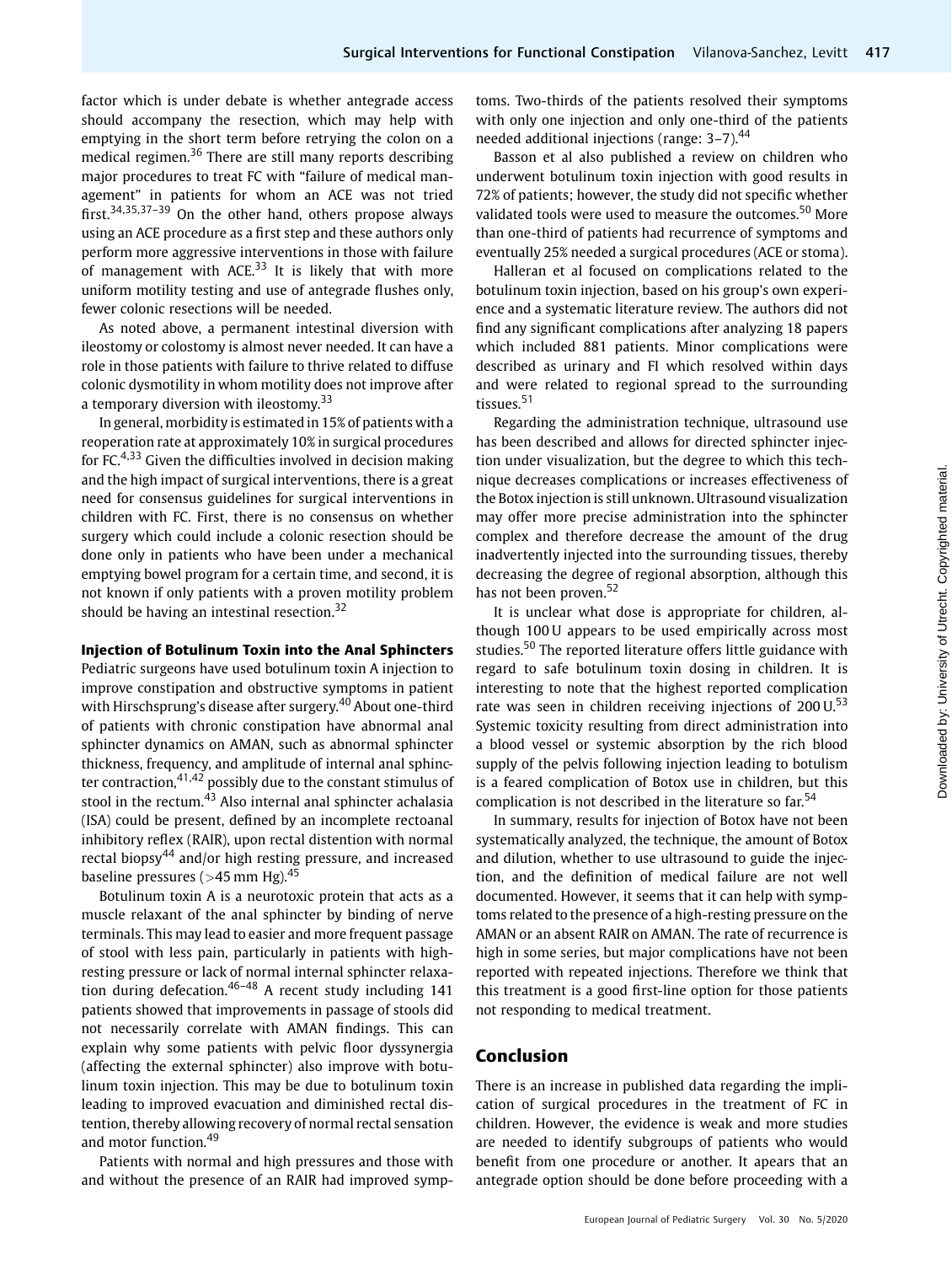more invasive surgical procedure such as a colonic resection. We propose a treatment plan guided by the philosophy that conservative management for patients with FC is the best before moving to a more dramatic surgical intervention.

Conflict of Interest

None declared.

## References

- 1 Koppen IJN, Kuizenga-Wessel S, Lu PL, et al. Surgical decisionmaking in the management of children with intractable functional constipation: What are we doing and are we doing it right? J Pediatr Surg 2016;51(10):1607–1612
- 2 Mugie SM, Di Lorenzo C, Benninga MA. Constipation in childhood. Nat Rev Gastroenterol Hepatol 2011;8(09):502–511
- 3 Wood RJ, Yacob D, Levitt MA. Surgical options for the management of severe functional constipation in children. Curr Opin Pediatr 2016;28(03):370–379
- 4 Siminas S, Losty PD. Current surgical management of pediatric idiopathic constipation: a systematic review of published studies. Ann Surg 2015;262(06):925–933
- 5 Halleran DR, Vilanova-Sanchez A, Rentea RM, et al. A comparison of Malone appendicostomy and cecostomy for antegrade access as adjuncts to a bowel management program for patients with functional constipation or fecal incontinence. J Pediatr Surg 2019;54(01):123–128
- 6 Vilanova-Sánchez A, Reck CA, Wood RJ, et al. Impact on patient care of a multidisciplinary center specializing in colorectal and pelvic reconstruction. Front Surg 2018;5:68
- 7 Li C, Shanahan S, Livingston MH, Walton JM. Malone appendicostomy versus cecostomy tube insertion for children with intractable constipation: A systematic review and meta-analysis. J Pediatr Surg 2018;53(05):885–891
- 8 Church JT, Simha S, Wild LC, Teitelbaum DH, Ehrlich PF. Antegrade continence enemas improve quality of life in patients with medically-refractory encopresis. J Pediatr Surg 2017;52(05): 778–782
- 9 Ayub SS, Zeidan M, Larson SD, Islam S. Long-term outcomes of antegrade continence enema in children with chronic encopresis and incontinence: what is the optimal flush to use? Pediatr Surg Int 2019;35(04):431–438
- 10 Dolejs SC, Smith JK Jr., Sheplock J, Croffie JM, Rescorla FJ. Contemporary short- and long-term outcomes in patients with unremitting constipation and fecal incontinence treated with an antegrade continence enema. J Pediatr Surg 2017;52(01):79–83
- 11 de Arruda VPA, Bellomo-Brandão MA, Bustorff-Silva JM, Lomazi EA. Refractory functional constipation: clinical management or appendicostomy? J Pediatr 2018;96(02):210–216
- 12 Wong AL, Kravarusic D, Wong SL. Impact of cecostomy and antegrade colonic enemas on management of fecal incontinence and constipation: ten years of experience in pediatric population. J Pediatr Surg 2008;43(08):1445–1451
- 13 Chong C, Featherstone N, Sharif S, et al. 5 years after an ACE: what happens then? Pediatr Surg Int 2016;32(04):397–401
- 14 Jaffray B. What happens to children with idiopathic constipation who receive an antegrade continent enema? An actuarial analysis of 80 consecutive cases. J Pediatr Surg 2009;44(02):404–407
- 15 Villarreal J, Sood M, Zangen T, et al. Colonic diversion for intractable constipation in children: colonic manometry helps guide clinical decisions. J Pediatr Gastroenterol Nutr 2001;33(05):588–591
- 16 Christison-Lagay ER, Rodriguez L, Kurtz M, St Pierre K, Doody DP, Goldstein AM. Antegrade colonic enemas and intestinal diversion are highly effective in the management of children with intractable constipation. J Pediatr Surg 2010;45(01):213–219
- 17 Rodriguez L, Nurko S, Flores A. Factors associated with successful decrease and discontinuation of antegrade continence enemas

(ACE) in children with defecation disorders: a study evaluating the effect of ACE on colon motility. Neurogastroenterol Motil 2013;25(02):140–e81

- 18 Khoo AK, Askouni E, Basson S, Ng J, Cleeve S. How long will I have my ACE? The natural history of the antegrade continence enema stoma in idiopathic constipation. Pediatr Surg Int 2017;33(11): 1159–1166
- 19 Goldman HB, Lloyd JC, Noblett KL, et al. International Continence Society best practice statement for use of sacral neuromodulation. Neurourol Urodyn 2018;37(05):1823–1848
- 20 Thaha MA, Abukar AA, Thin NN, Ramsanahie A, Knowles CH. Sacral nerve stimulation for faecal incontinence and constipation in adults. Cochrane Database Syst Rev 2015;(08):CD004464
- 21 Sulkowski JP, Nacion KM, Deans KJ, et al. Sacral nerve stimulation: a promising therapy for fecal and urinary incontinence and constipation in children. J Pediatr Surg 2015;50(10):1644–1647
- 22 van Wunnik BP, Peeters B, Govaert B, Nieman FH, Benninga MA, Baeten CG. Sacral neuromodulation therapy: a promising treatment for adolescents with refractory functional constipation. Dis Colon Rectum 2012;55(03):278–285
- 23 van der Wilt AA, van Wunnik BP, Sturkenboom R, et al. Sacral neuromodulation in children and adolescents with chronic constipation refractory to conservative treatment. Int J Colorectal Dis 2016;31(08):1459–1466
- 24 Lu PL, Koppen IJN, Orsagh-Yentis DK, et al. Sacral nerve stimulation for constipation and fecal incontinence in children: longterm outcomes, patient benefit, and parent satisfaction. Neurogastroenterol Motil 2018;30(02):e13184
- 25 Dewberry L, Trecartin A, Peña A, Pierre MS, Bischoff A. Systematic review: sacral nerve stimulation in the treatment of constipation and fecal incontinence in children with emphasis in anorectal malformation. Pediatr Surg Int 2019;35(09):1009–1012
- 26 Janssen PTJ, Meyer YM, Van Kuijk SMJ, et al. Long-term outcome of intractable constipation treated by sacral neuromodulation: a comparison between children and adults. Colorectal Dis 2018;20 (02):134–143
- 27 Lu M-L, He J, Lu S. Electrical stimulation therapy for slow transit constipation in children: a systematic review. Int J Colorectal Dis 2015;30(05):697–702
- 28 Iacona R, Ramage L, Malakounides G. Current state of neuromodulation for constipation and fecal incontinence in children: a systematic review. Eur J Pediatr Surg 2019;29(06):495–503
- 29 Yik YI, Clarke MCC, Catto-Smith AG, et al. Slow-transit constipation with concurrent upper gastrointestinal dysmotility and its response to transcutaneous electrical stimulation. Pediatr Surg Int 2011;27(07):705–711
- 30 Kajbafzadeh A-M, Sharifi-Rad L, Nejat F, Kajbafzadeh M, Talaei H-R. Transcutaneous interferential electrical stimulation for management of neurogenic bowel dysfunction in children with myelomeningocele. Int J Colorectal Dis 2012;27(04): 453–458
- 31 Vriesman MH, Wang L, Park C, et al. Comparison of antegrade continence enema treatment and sacral nerve stimulation for children with severe functional constipation and fecal incontinence. Neurogastroenterol Motil 2020;32(08):e13809
- 32 Rodriguez L, Heinz N, Nurko S. Utility of colon manometry in guiding therapy and predicting need for surgery in children with defecation disorders. J Pediatr Gastroenterol Nutr 2020;70(02):232–237
- 33 Cheng LS, Goldstein AM. Surgical management of idiopathic constipation in pediatric patients. Clin Colon Rectal Surg 2018; 31(02):89–98
- 34 De La Torre L, Cogley K, Calisto J, Nace G, Correa C. Primary sigmoidectomy and appendicostomy for chronic idiopathic constipation. Pediatr Surg Int 2016;32(08):767–772
- 35 De la Torre L, Cogley K, Cabrera-Hernández MA, Frias-Mantilla JE, Wehrli LA. Transanal proximal rectosigmoidectomy. A new operation for severe chronic idiopathic constipation associated with megarectosigmoid. J Pediatr Surg 2019;54(11):2311–2317